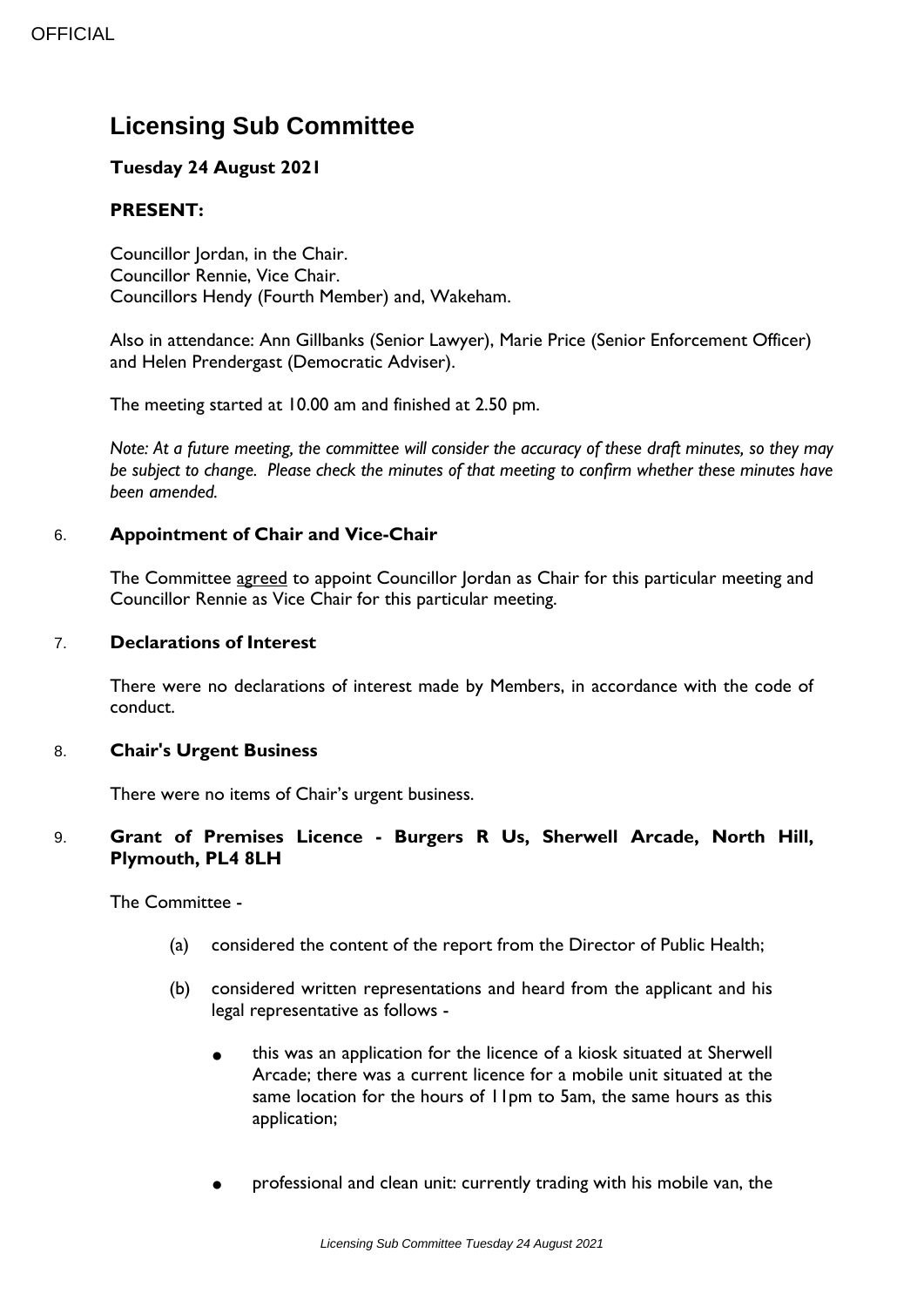kiosk would be more professional and provide a better experience for his customers with better facilities and better CCTV which could help the local community; he would gain more respect not from his customers but from other people when requesting people keep the noise down they would be more likely to listen to him from a kiosk rather than a van;

- none of the Responsible Authorities had objected to this application; the applicant had engaged with the police and Environmental Health; they had given conditions which he had agreed to; the conditions went further than the licence currently held;
- the applicant had an existing licence operating from 11pm and 5a;, the key issue for the Committee for this application was not whether the grant of a licence would undermine the licensing objectives, rather did the change from a van to a kiosk undermine them, they did not;
- it was important to say that this application was for food and late night refreshments; the applicant would not sale alcohol or cigarettes; the Council's Licensing Policy (page 13) stated late night refreshments was an integral part of the premises and helped to reduce alcohol related crime and anti-social behaviour, and that was what this business did, it prevented it;
- the licensing objective of preventing crime and disorder: the police had not objected; the applicant worked with the police, as he had good CCTV, if the unit was not there, there would be no CCTV in this area; from his location he could see outside of the Switch and Air clubs and the car park had a very good view and picked up a lot of footage unconnected to his van; the police regularly asked to view the CCTV; he kept good logs and provided a sample of detail lists of events he had witnessed; that showed this was a business which kept good records, if approached by the police he would be able to help;
- the applicant paid to be part of the radio scheme with other businesses;
- the new licence would have two members of staff at the kiosk at all times which would help to prevent crime and anti-social behaviour;

there would be better CCTV with a permanent kiosk which would be of benefit to the police and others; the permanent structure would likely discourage anti-social behaviour, when the applicant left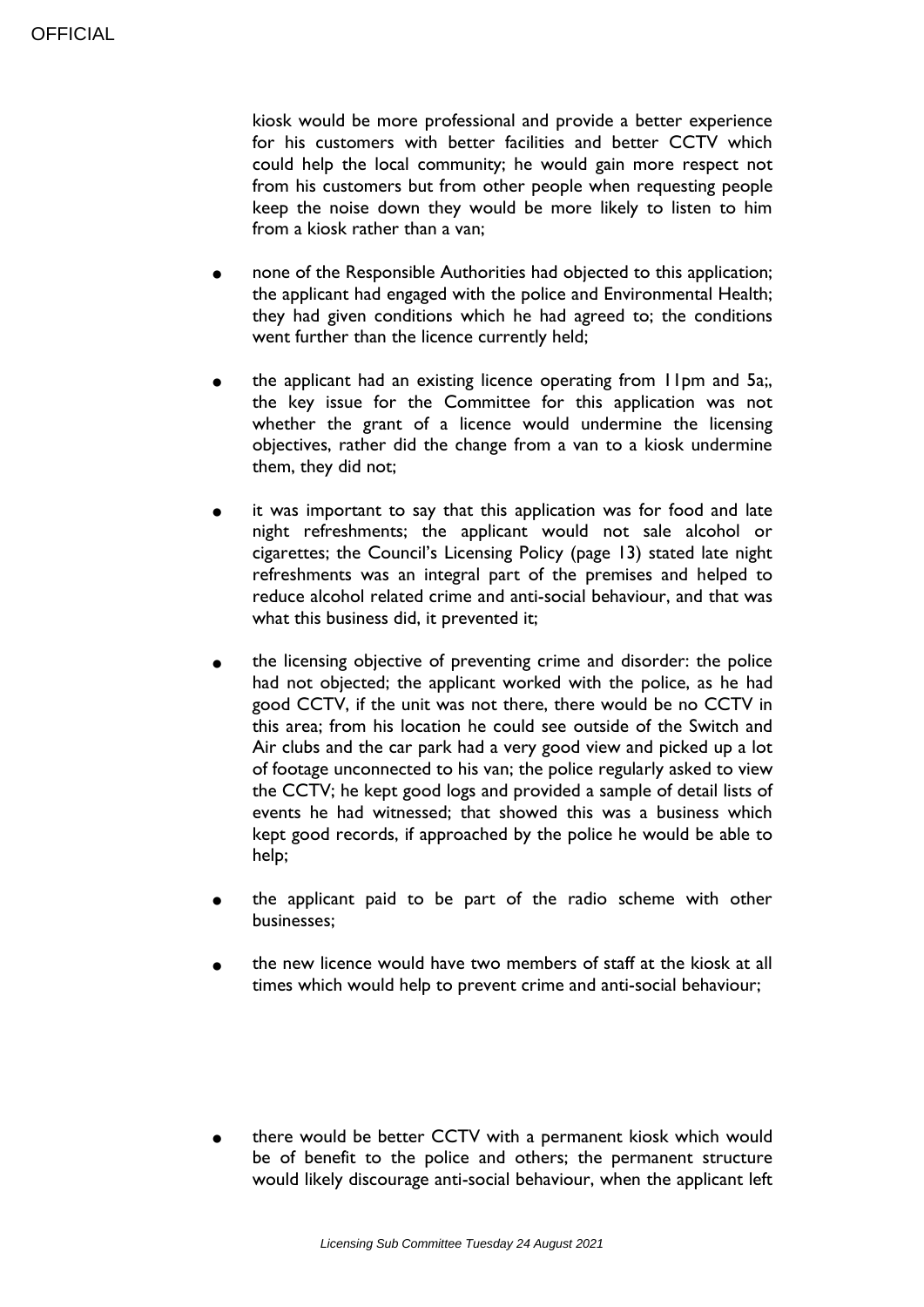that area and no one was around; the kiosk would have CCTV and continue to discourage anti-social behaviour;

- the applicant was prepared to agree to the additional conditions set by the police and Environmental Health; these were more restrictive than the present licence, so provided the community satisfaction and reassurance that better conditions were in place;
- public nuisance noise: the unit did not play music, did not have a generator as it was electricity based; the applicant would tell people to keep the noise down and did that now and had notices for this; he would not serve customers, if they were being noisy and asked them to wait in an orderly queue; there were no immediate dwellings next to the unit, so it would not create any noise;
- fighting and arguments: those happened as people congregated and that would happen in any event, as a result of the clubs nearby; people did not just congregate outside of the applicant's premises as they were waiting for a taxi, waiting to go after a party, they would do that anyway; people did not go out at 11pm for a burger;
- in those circumstances the van providing food and soft drinks would help disperse the crowd and sober them up (as per the policy); the benefit was to help prevent public nuisance;
- litter: the applicant did no sell glass bottles, or food in wraps or, provide carrier bags; he did clean the area and not just for the waste from his van which was little but any waste around and picked up other waste from other establishments; there was only one public bin in the area which filled up quite quickly with waste from students; he had a bin and the new kiosk would have a better bin, this would help to reduce public nuisance;
- issues with drinking and disorderly behaviour were not connected with his premises;
- public safety sufficient space for the new unit: the unit was not as long or as tall as the present van and it would be better and a more helpful structure there on the road; there were no issue of safety around the unit;
- issues raised by the objectors regarding healthy food: applicant provided healthy options and salads, not alcohol or cigarettes, so no material change to the products sold;
- protection of children from harm: no cigarettes or alcohol were being sold and no children buy from his unit; the applicant did have CCTV and would help anyone in distress; the applicant gave out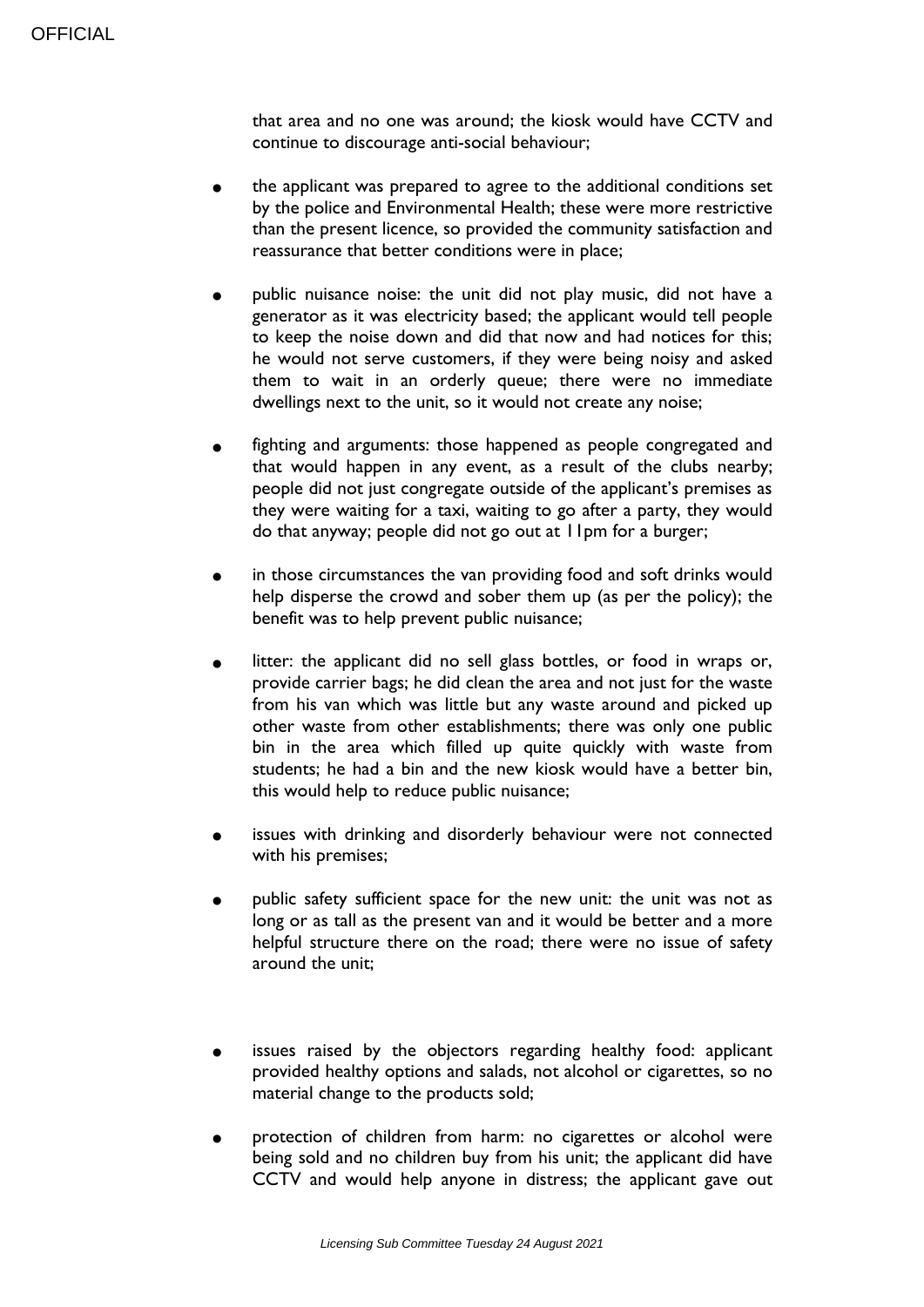water, free of charge if people were in trouble;

- presented a video showing cleaning of the area at the end of the night; videos showed how clean the area was left at the end of business;
- (c) representations from Responsible Authorities, were as follows
	- Devon and Cornwall Police: no representations made, as agreed conditions with the applicant (refer to appendix 6 of the report);
	- Environmental Health: no representations made, as agreed conditions with the applicant (refer to appendix 7 of the report);
- (d) representations from Other Parties; considered written representations and heard from other parties, as follows
	- heard from resident
		- the noise outside in the streets that would go on all night;
		- the increase in the amount of litter that would be left scattered around;
		- an increase in the activity and infestation of rats, pigeons and seagulls;
		- an increase in the hazards from carelessly discarded broken bottles/glass, tin cans, etc;
		- the problem of more anti-social behaviour, including urinating in the street, etc;
		- this would have a detrimental effect on the health and wellbeing of residents in the building (Winifred Baker Court);

## Winifred Baker Court comprised of 30 retirement apartments; many of the resident were very elderly and some very frail; they needed some peace and quiet; the building was there before the students, bars and burger vans, it was once a

the burger van business encouraged grouping of noisy customers, who did not disperse quickly; the Burgers R Us kiosk was just yards from the property and was applying to open all night long;

quiet location;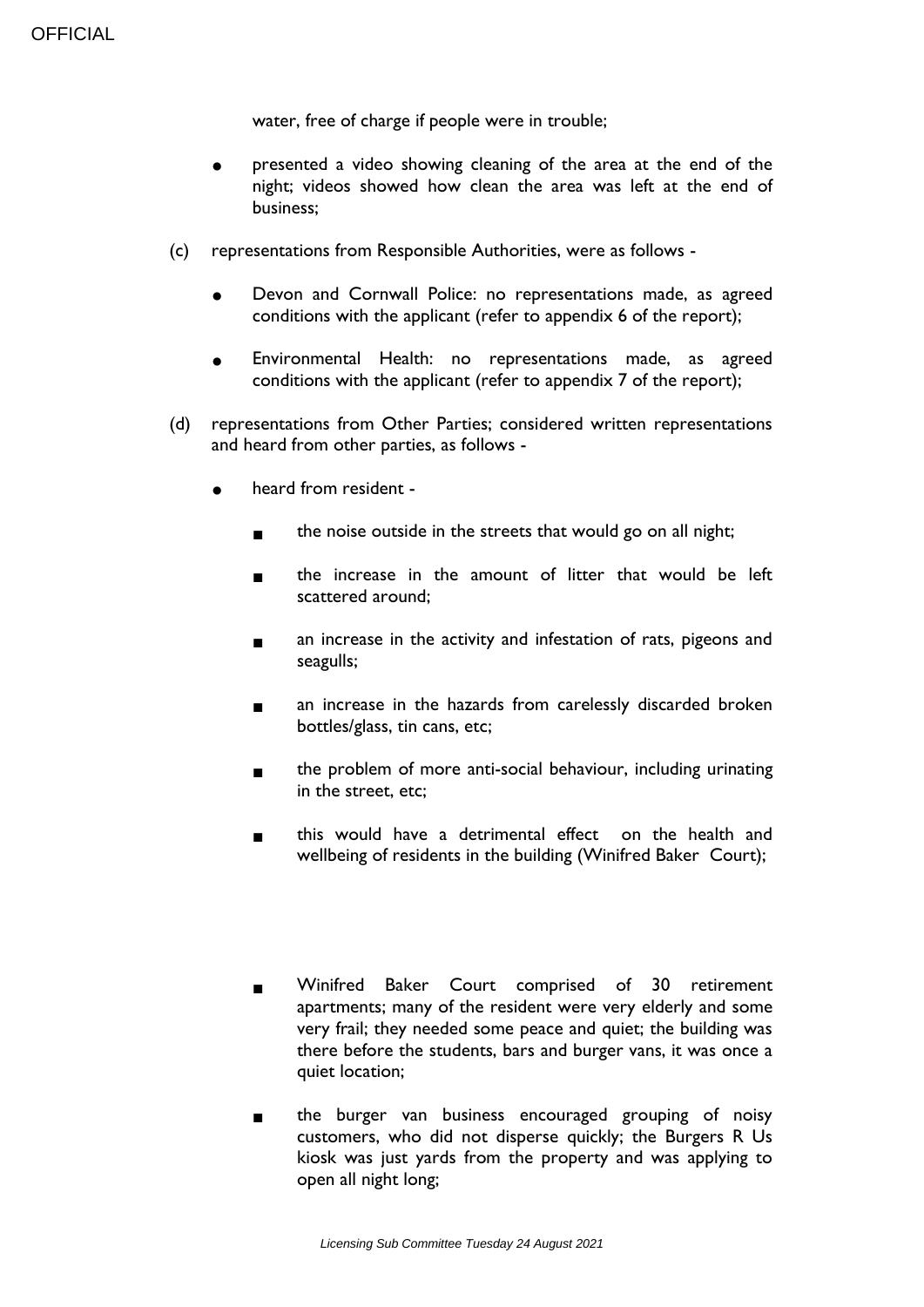- there was a lot of shouting, swearing and screaming in the road and other anti-social behaviour; it was not right that the residents should have to put up with this; sometimes it was impossible to sleep;
- that the granting of this application would be detrimental to the health and well-being of the people who lived in the Court, as well as other private residents in the broader area;
- the noise levels the residents sometimes had to endure, along with the mess frequently found in the local area was already unbearable;
- Councillor Singh and the Deputy Lord Mayor recently toured the streets of Drake Ward; during the walk it was evident that the level of rubbish, as well as the three P's (pee, poo and puque) was unacceptable and that was without the granting of this application;
- playing football with take-away food cartons, tin cans and bottles at 3 o'clock in the morning (and on one occasion an empty beer keg), frequently kept some of the residents awake into the small hours; this had been made more uncomfortable during the hot spell when the residents had to close the windows to minimise the noise and suffer suffocating conditions of the very warm nights;
- health and safety issues: as previously stated, the presumed increase in the amount of litter even with bins being provided, including discarded take-away cartons, beer cans, bottles, both broken and discarded, the three P's, etc was of much concern; seagulls, pigeons and the likelihood of an increase in rat infestation and activity could be a hygiene risk to all local residents;
- the dangers that all these things can and did cause to the elderly residents on a daily basis, whilst going out into the city centre for their shopping and to young children of families visiting this area to visit The Box;
- crime was another of the residents' concerns; on more than one occasion they have had drunken youths climbing into the private grounds which caused stress and worry to the residents at night, especially friends who found it hard to sleep because of the noise levels;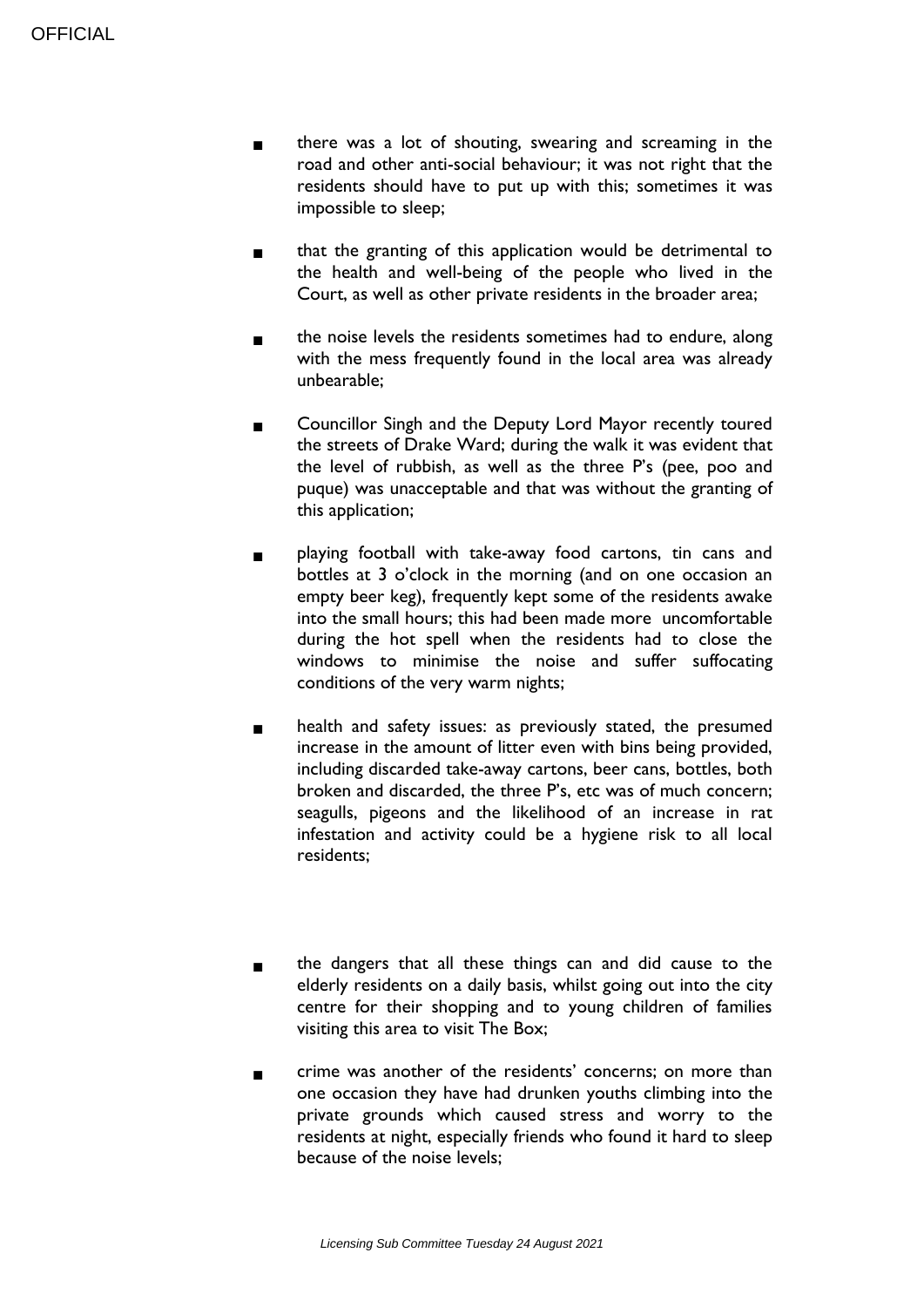- drugs were another concern; hypodermic needles had been found carelessly disposed of in the area; the possibility of the undesirable people who supplied drugs infiltrating the area where these late-night/early morning burger vans were applying to operate;
- the danger of fighting breaking out in these unsupervised locations; the police were very much appreciated by the residents but even they may find it difficult to police these areas as much as they would like to; they were often at full stretch at night and at weekends; the residents knew that Friday and Saturday nights were the busiest and that was when a lot of the unwanted behaviour occurred and the police force was in most demand;
- visitors to Plymouth: The Box seemed to be a big success, as a visitor attraction; each time him and his wife walked down to the city centre, there was a great many excited people queuing to enter this amazing new feature of the city but if the area was blighted by litter in the form of cartons, cans and bottles, what sort of impression would this give to visitors from outside of Plymouth;
- suggested that if this application was granted then a revised time of 1.00 am be strongly considered and not the inconsiderate early morning time of 5am;
- Sunday morning, 22 August stepped out in to Addison Court and found discarded cartons and soft drinks cans;
- in a perfect world would like to see a return to old Sunday trading laws;
- heard from Ward Councillors -
	- litter and public nuisance: the nature of takeaway food was that it was bought and then two and three streets away when finished consuming food threw the waste product in the street; as a trustee of a litter picking volunteer group had seen cartons in Mount Street school, the reservoir and the park and sweeping the area was commendable but a licensing authority had an obligation to prevent litter;
	- noise: clubs and nightclubs in the vicinity had their own noise issues but noise from an outdoor van or kiosk was different with loud conversations, expletives, fights clearly disturbing for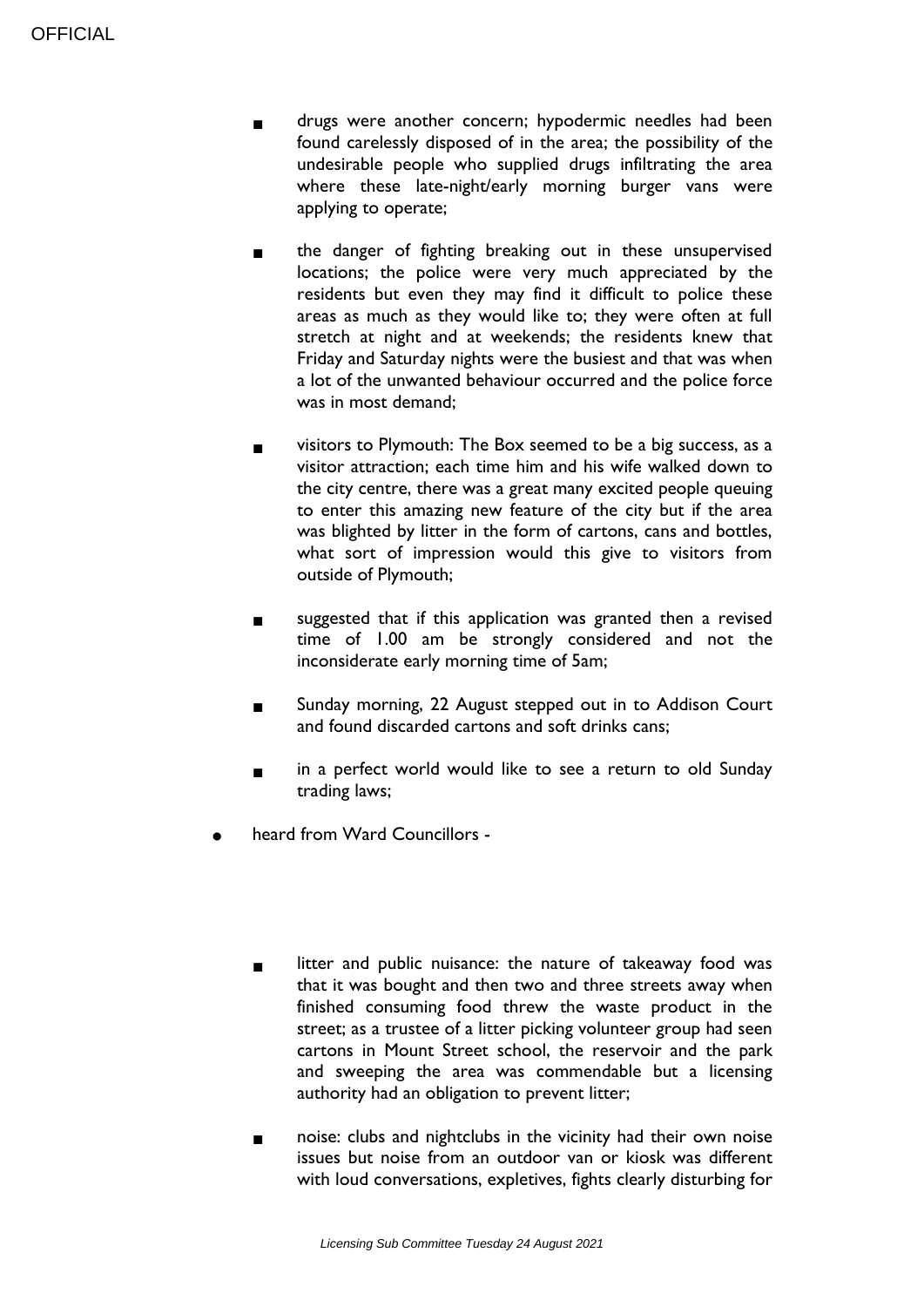those wishing to sleep, quite upsetting to residents; it was different to music where noise remained constant, this was intermittent noise caused by congregations of people at the van/kiosk;

- safety: CCTV was good to stop crime and would encourage all businesses to do that; looking through the logs showed people ejected from premises at Sherwell Arcade spilled out into the main area adjacent to the van, so risky for two members of staff who may not be SIA trained; if young people were working the risk was monumental, if they were not trained to deal with conflict; they could call the police but there may be a delay in the response; there was a 24 hour Spar with a Subway inside; less likely people dealing drugs in the shop than surreptitiously in a queue at the van;
- place: Winifred Baker Court was a quiet area with fantastic amenities; the area had changed over the years; new facility which was The Box opened normal business hours, with evening events and people working in the facility; Council had an amazing street services team but they could only be in one place at a time; orange polystyrene boxes, excrement, cans, etc, not a good impression on tourists;
- if the request to refuse the application was refused, it would be recommended that the applicant reconsider a fresh application addressing these problems, eg broader area of litter picking conditions, recognisable packaging, closing time 1.00 am, three members of staff on business nights including someone who was SIA trained;
- having a unit that would be there permanently would be problematic over a period of time;
- the application did not state where exactly the unit would go, as there were parking bays nearby and the pavement was used very heavily by nearby residents who lived in a sheltered accommodation supported by the Royal British Legion; the majority of these residents had access to mobility scooters which they relied on; the less obstructions the better to have to mount and dismount off the dropped kerbs; some residents did have sight issues and a permanent unit would cause issues; they also had visitors and carers during the day and night; it was also worth noting that even when they reported these issues it was very hard for them to keep a diary due to their age and some would be able to and some would not; there was never any consideration for this and Plymouth was a Dementia Friendly city;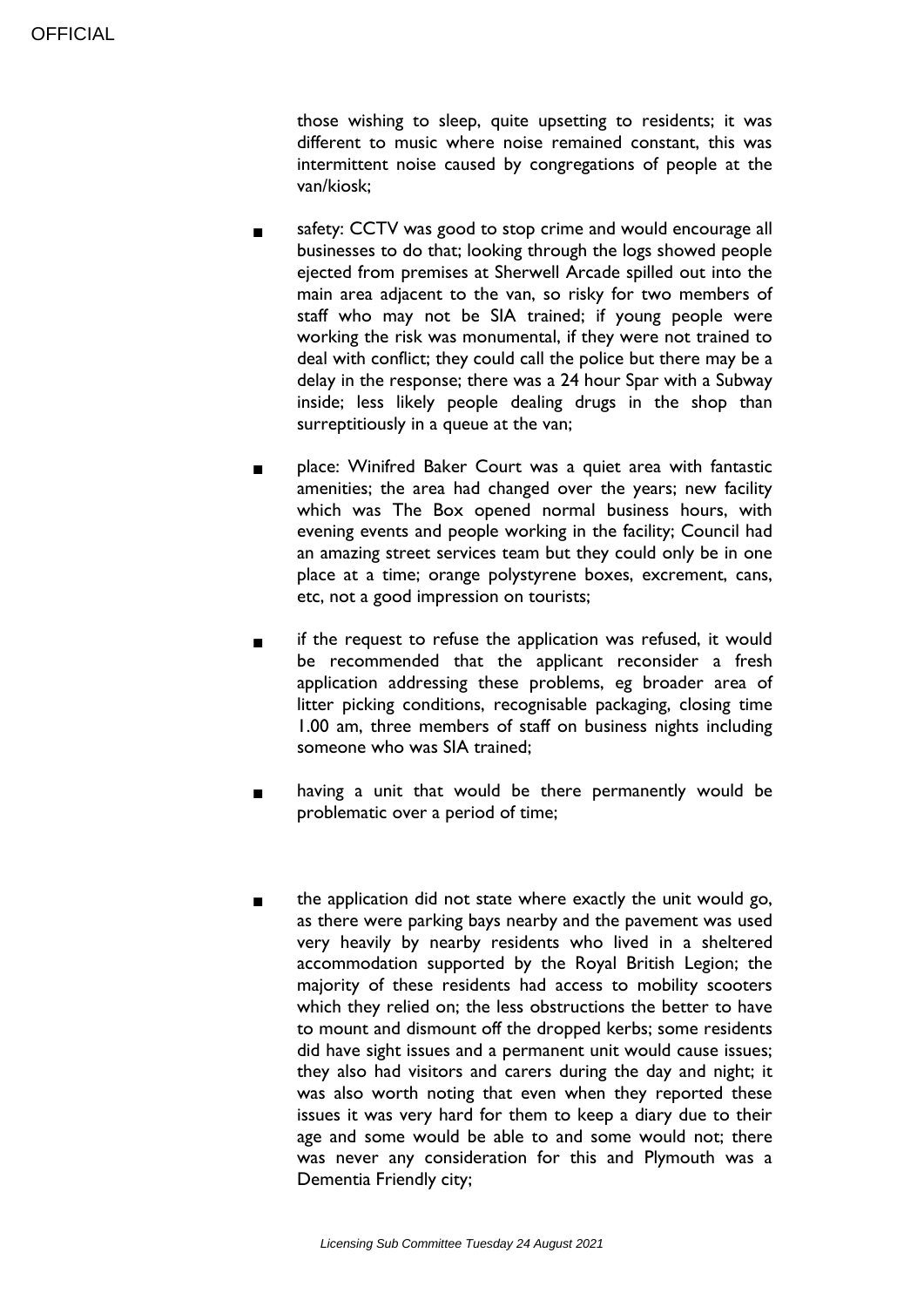- even during the Covid restrictions dating from January 2021, the area and the vicinity had seen an increase in all categories of anti-social behaviour, burglary, criminal damage and arson, other thefts, public order, robbery, vehicle crime and most importantly violence and sexual offences and other crimes;
- having a permanent structure in place would allow people to congregate and stand around whilst they eat their food purchases;
- protection of children from harm: there was a school, Mount Street Primary, nearby and he had had many incidents which included broken glass bottles, not necessarily from burger vans but due to the thoroughfare of traffic from The Box museum to Sherwell Arcade; there were incidents of needles and syringes that had been found in the vicinity; this was mentioned due to the number of incidents that had risen as shown in the crime statistics; the area had seen an increase in these issues;
- there was also the North Hill Cumulative Impact Policy boundary which had been ratified by Full Council on 23 June 2008 (information confirmed again by Full Council in November 2018 effective from March 2019);
- as a food operator and being licensed by the Council, who would be operating all those hours; his concerns were where the staff would be using when they needed to use the toilet; wait it right that caterers used a separate washroom facility on the unit, as well as taking up more vital space?;
- with the increase in serving soft drinks, nature would still take its course which meant people would be urinating in the street and there had been many incidents of this including vomiting as well;
- this site was near The Box museum and granting this application would lead to other applications for units to be placed by other land marks within the city;
- this premises was close to the number one attraction, known as The Box museum; if the licence was granted then expect a burger van on every other site; gateway to the Boulevard, Royal Parade, corner by the Theatre Royal and the resultant effect upon visitors' impression of the city;
- the policy of the joint local plan, referred to the Council's own policy, Plymouth as a healthy city to enjoy an outstanding way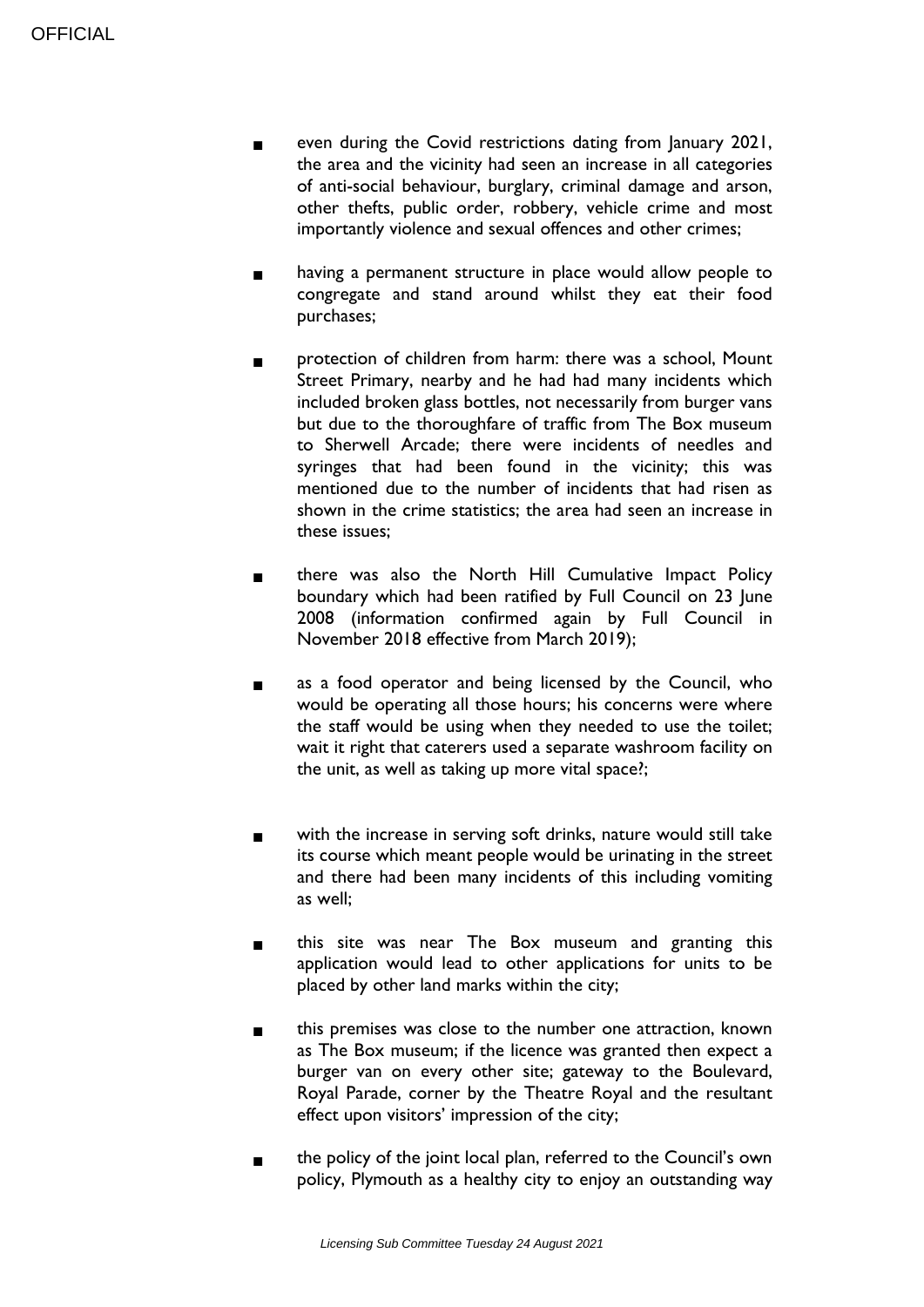of life; what did a healthy city look like across all of the city and neighbourhoods, each neighbourhood quiet and connected not dominated by traffic, air quality; improve local environment; all people living independently longer so should be a focus on self-care, Plymouth known for being a Dementia Friendly city;

- (e) heard the following responses to questions
	- the applicant had been trading since 2019 (although the pandemic had affected the time actually trading); a different operator had the licence before, who had a different way of dealing with things;
	- safety of staff was by way of locked door on the van/kiosk; if anything happened would call the police and use the radio contact; the counter was too high for anyone to jump over;
	- the proposed unit was not attached to the ground but remained in place;
	- there was access to a nearby club for the use of toilet facilities for staff and have a hand basin in the van;
	- residents living on the Addison Road side of Winifred Baker Court had experience of people buying burgers, who were shouting and screaming, sitting on a ledge near the building eating burgers and then discarding food cartons;
	- the applicant expressed willingness to work with local residents and offered to pick litter from their premises, or further along Addison Road;
	- many other establishments also used orange food cartons which had been referred to.

The Committee had taken into account all the relevant representations concerning the four licensing objectives, their policy and the statutory guidance;

Members had disregarded representations regarding the siting of the unit on the highway as this was not a matter related to the licensing objectives. They had also disregarded the representations about the effects the premises would have on the amenity of The Box and representations about the precedent being set for more such applications at other such attractions throughout Plymouth, as these all related to planning issues rather than to the licensing objectives.

The Committee had noted that the police did not make representations regarding crime and disorder statistics and heard no other direct evidence on this point. They noted that the conditions agreed by the police were stronger than those on the present licence.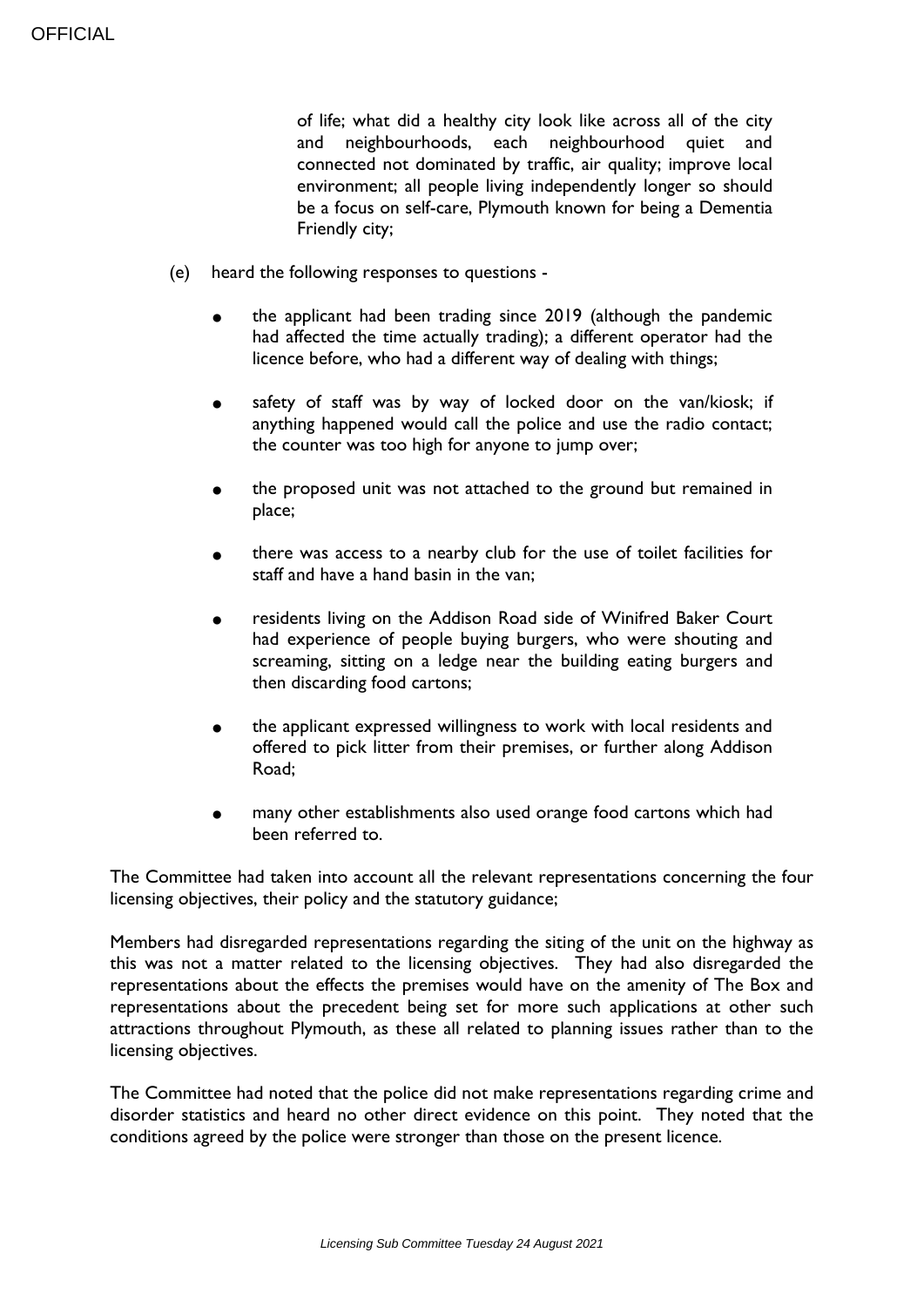The Committee noted that the Environmental Health officers did not present any evidence of noise nuisance which could be attributed to this application and that they also agreed conditions with the applicant that were stronger than those on the present licence.

The Committee noted that residents were disturbed at night by noise but no evidence was produced to link this directly with these premises but noted the applicant's offer to work with the local residents to help alleviate their concerns.

The Committee also noted the applicant's offer to extend the litter picking that was undertaken to further along Addison Road to help alleviate the residents' concerns with litter outside of their premises and whilst this was not a condition that could be imposed by the Committee, it would expect the applicant to honour this offer in the future.

In taking all of the above into consideration, the Committee agreed to grant the licence subject to the conditions agreed with the police and Environmental Health responsible authorities and to also impose the following condition –

(1) the Premises Licence Holder or nominated person shall ensure a telephone number is made available to residents of Winifred Baker Court, for them to contact in the case of noise nuisance associated with the premises; the telephone number will be a direct number to the management who are in control during licensable hours; a record will be kept by management of all calls received, including the time, date and information of the caller, including action taken following the call; records will be made available for inspection either by the Licensing Officer or any relevant responsible authority throughout the trading hours of the premises.

## 10. **Grant of Premises Licence - Uniburgerman, Outside the Roundabout Public House, Tavistock Place, PL4 8AT**

The Committee –

- (a) considered the content of the report from the Director of Public Health;
- (b) considered written representations and heard from the applicant and his legal representative as follows
	- there were many similarities in respect of having a kiosk outside the Roundabout pub as with having a kiosk in Tavistock Place (considered in the other application); there was already a licence in place for a van for the same hours; it was a question of looking at the change from van and kiosk
		- there was a practical difference from the other application as the applicant had not been trading since taking over the licence in 2019, as he had wanted to concentrate on the other site; the applicant now wanted to provide a professional kiosk, with CCTV providing a good facility and good experience for customers and helping to achieve the licensing objectives;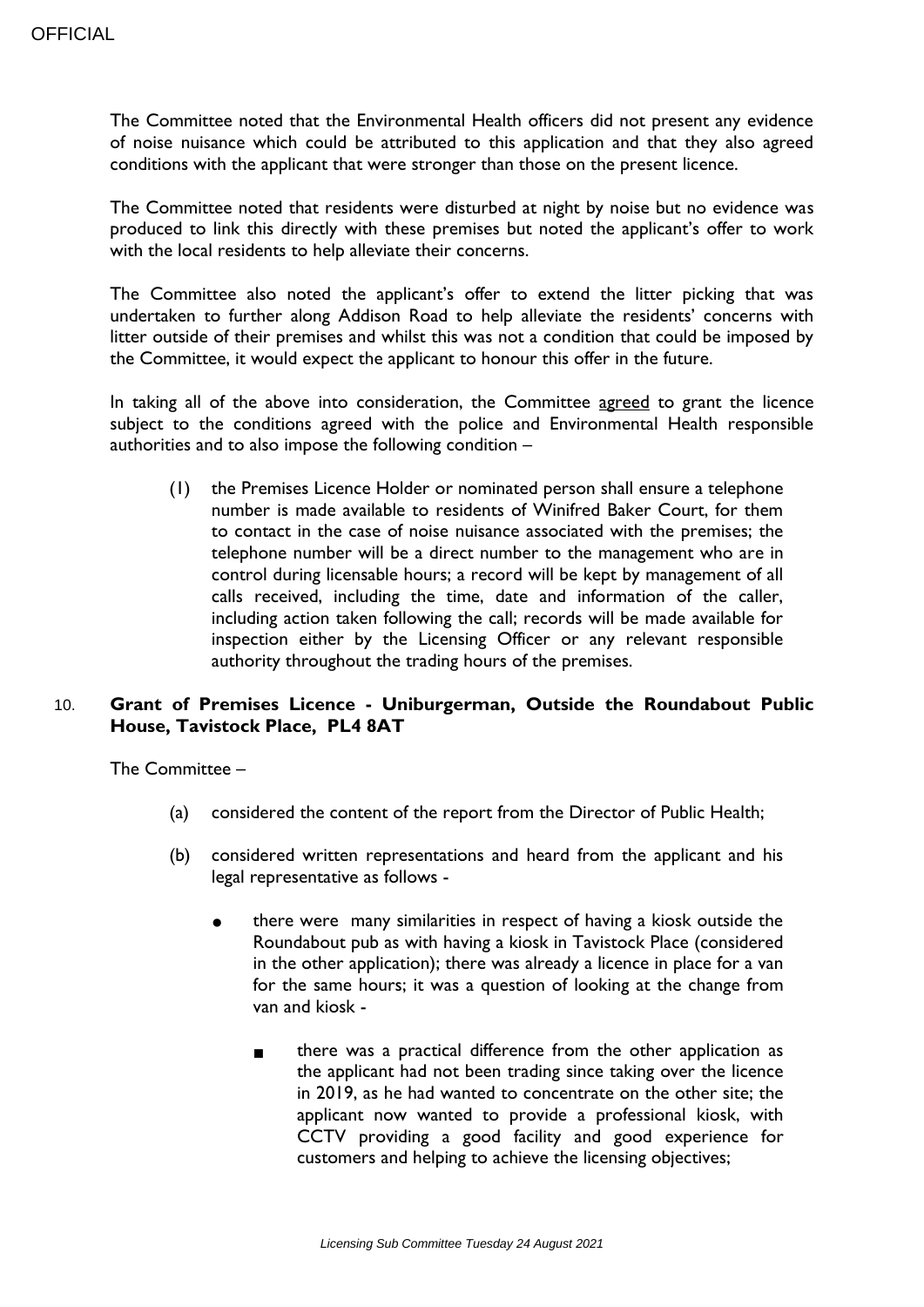- objections had concerned litter and noise, these could not be attributed to the applicant, as he had not been trading; if the application was not successful, the applicant could continue trading under the existing licence; this application provided an opportunity to impose stricter conditions;
- the applicant was engaged with the police and Environmental Health and was happy to agree to their conditions, therefore stricter conditions would be in place; that meant whereas currently where there was no CCTV there would be CCTV on the unit and where no physical presence there would be two members of staff running the unit; at the moment there was no cleaning of the litter in the area and therefore the licensing objectives would be better served by him being there; he had the ability to trade now, what was different with mobile van was the kiosk which was safer, cleaner, better presence and better facilities including CCTV;
- regarding objections for the need for this establishment as already others in the area; it was not a licensing issue, as the applicant could trade under his existing licence;
- the fact that there were other late night venues in the area; that litter and other issues that had been reported were attributable to other places and not to the applicant, as he had not traded there yet;
- complaints of litter demonstrated litter was attributable to other places, ie reference to plastic bags, bottles and other rubbish; this could not be attributable to these premises, as the applicant was not trading at the moment; some of the objections referred to polystyrene burger cases, a number of other establishments in the area used similar containers ie Switch, Jacks and possibly Mr Wok;
- Plymouth College of Art provided an objection which raised a number of issues, the Committee was asked to disregard these, as not related to the licensing objectives; similarly the representation regarding the use of the word Uni in Uniburgerman and how this could be somehow linked with the College or University; Uni was a generic name and a Google search had revealed a Uni burger in Berlin; this was not a licensing issue;
- there was a suggestion that the kiosk would restrict access to the college; this was not the case; looking at the plan there was enough space for access and the fire service had not provided any objections for the siting of the kiosk;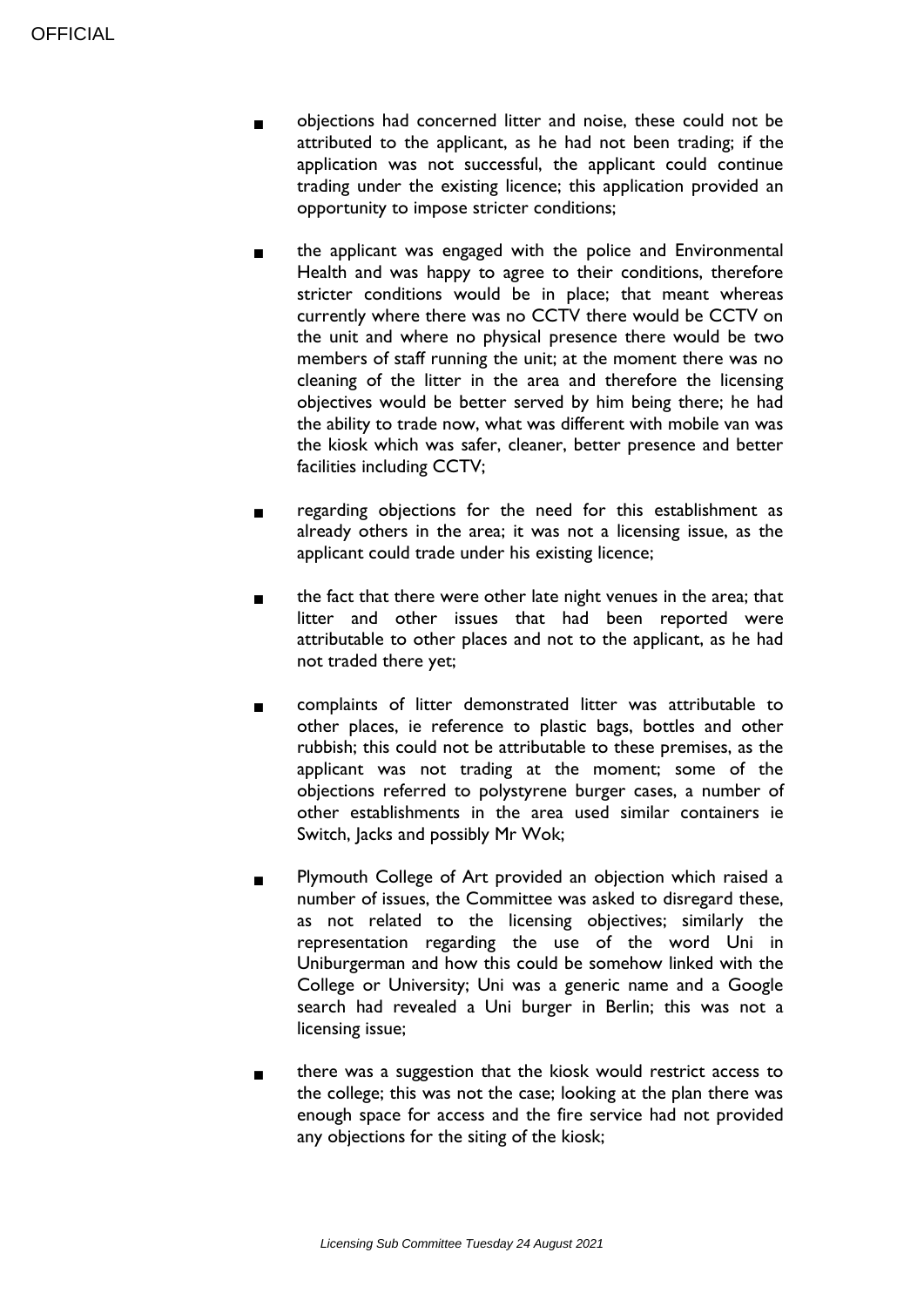- references to vandalism, anti-social behaviour and defecating around the area; not linked, as the applicant was not trading; the kiosk would provide a presence which was not there at the moment, as he was not trading;
- rodents again that would be helped by the kiosk, as there would be bins and litter picking;
- representations by the Roundabout pub and Caffeine Club being competition to their business was not a relevant consideration; the Caffeine Club and Roundabout pub both sold alcohol and it was likely that people would leave both premises, often drunk and causing an issue; there was no link that the sale of burgers would add to this;
- an opportunity for the Committee to apply stricter conditions to the licence and if not granted there was still a licence in place; the applicant was very willing to agree to the stricter conditions and engage with the local community and the opportunity for the application to improve the situation in the area;
- the applicant had agreed with the police, Environmental Health and the fire authorities; he was agreeing to trade under much stricter conditions to his detriment, as he wanted to provide a better business to his customers; he was a responsible business owner and cared about anti-social behaviour; suggestions about signs looking tacky were a planning issue and not a licensing one;
- (c) representations from Responsible Authorities, as follows
	- Devon and Cornwall Police: no representations were made, as agreed conditions with the applicant (refer to appendix 6 of the report);
	- Environmental Health: no representations were made, as agreed with the applicant (refer to appendix 7 of the report);
- (d) representations from Other Interested Parties: considered written representations and heard from other interested parties, as follows
	- from representative of Plymouth College of Art
		- the drawing showed the unit would be placed outside the main entrance to the college; the stand where the van intended to be was by the college entrance to the refectory decking area and to the right, close in proximity with a brick wall which was used as a marketing wall to display promotional literature from time to time;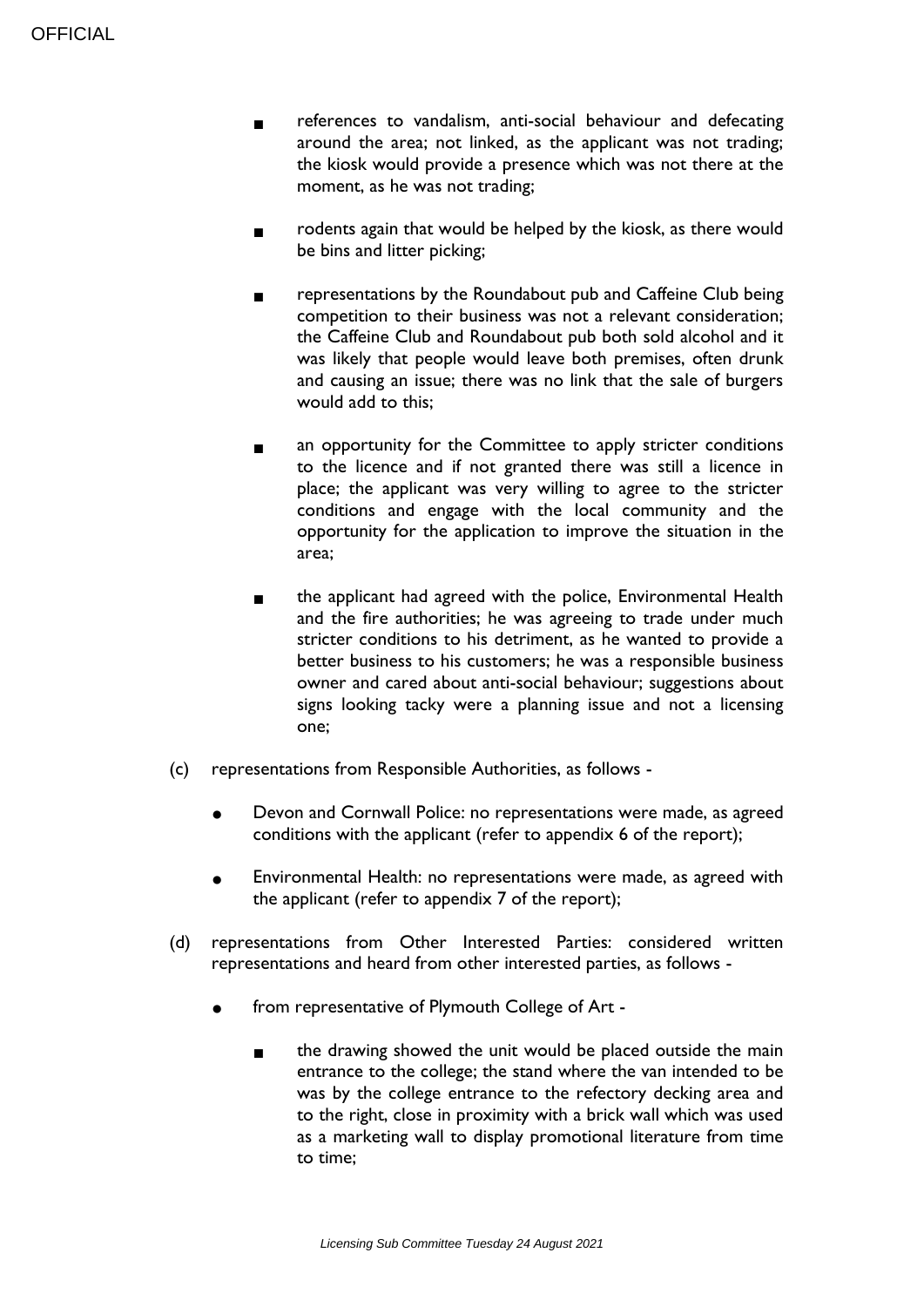- also past the main entrance and past the wall to the left, was a paved area with sitting and further around to the right a grass area with slabbed concrete seating; this area had attracted attention where people had bought food and consumed it there; this objection was not just for this business but was also historical;
- the college held a lot of events and people visiting it would have to pass by the burger van; this would have an effect on its marketing; there was a connection to the Uni with the same name of the van;
- the issue was the pure location of the burger van directly outside the main entrance of college; student recruitment was competitive, campus tours pass the van; whether operating or not it could deter potential students;
- permanent, fixed and front and centre stage impact the college and would affect it from enjoying the outside area those were significant issues;
- the college, cleaned its litter and it continued to do so; no justification that the unit's presence would help to clear up the litter; the college had its own CCTV clearly for its purposes and there would be an impact on access for dropping people off to get by the kiosk, or dropping off students with accessibility issues;
- from Ward Councillor
	- discussed the previous application at some length and understood the van had not been trading; were aware of the issues that one van brought and to put another permanent unit at this site only highlighted the issues once again;
	- the siting of the kiosk outside food venues, Roundabout pub and Caffeine Club; he used the Caffeine Club and had eaten there, he did not go there to get drunk; it was a harsh accusation to make against their customers;
	- North Hill was covered by a cumulative policy;
	- even though there was an existing licence for 11pm to 5am, he raised all the same issues regarding a permanent structure, as he did for the other application made by this applicant; this site would cause further issues; no seating was provided so people would congregate and eat in the College of Art's grounds, discard litter and then walk away;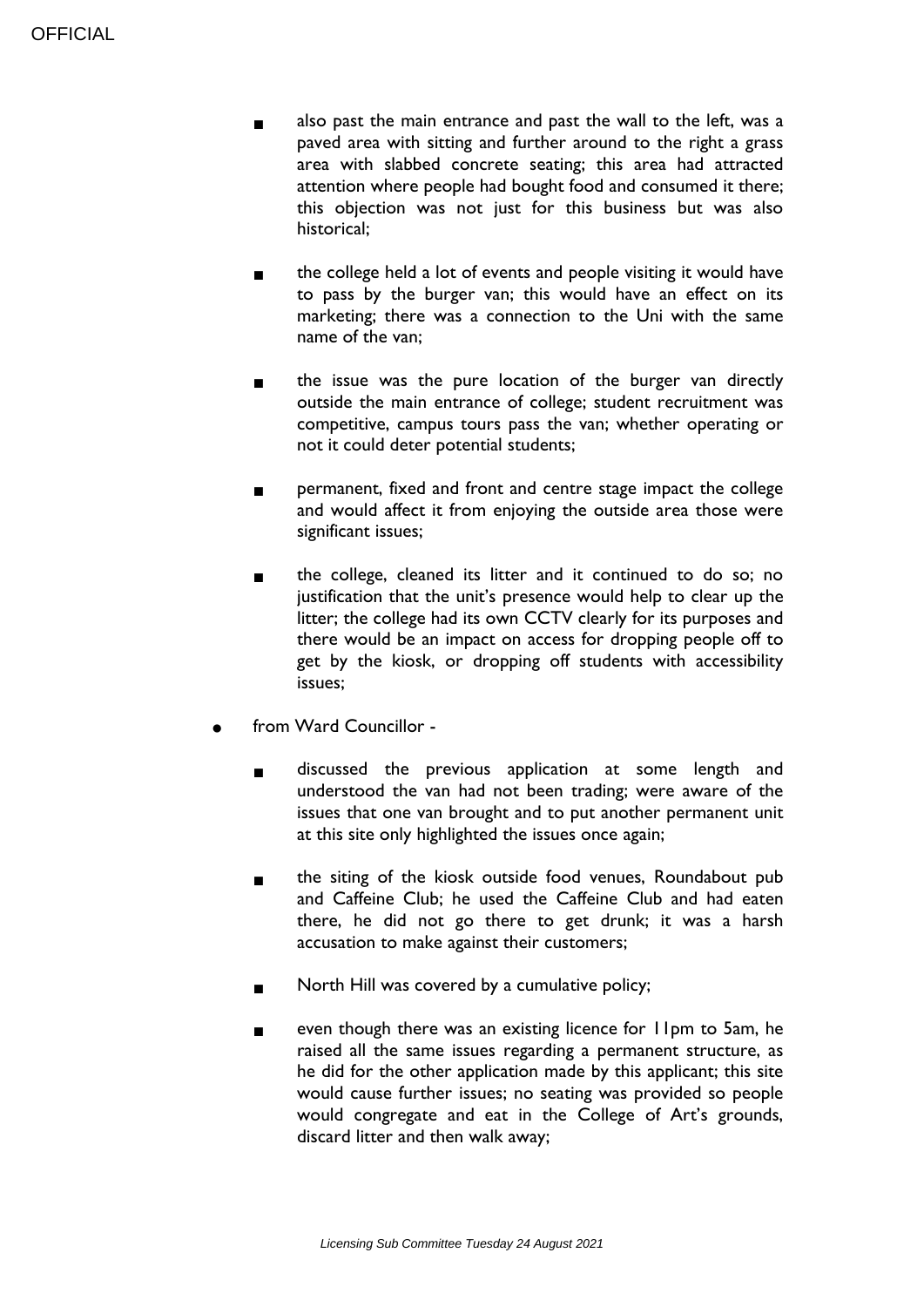- saying the kiosk would provide better CCTV was lame; if the applicant had done his homework, outside of the College of Art was a big mast with a camera on it; he could not see how CCTV on the kiosk would be better;
- if the licence was already in place there was no need for a permanent structure; there was the potential to take food to the wall by The Box, eat it there and discard litter; this would turn that area into a disaster zone, if granted;
- the joint local plan, referred to the Council's own policy, Plymouth as a healthy city to enjoy an outstanding way of life, a healthier life; this was a health option;
- a permanent structure would increase the number of people and footfall that were not there now when starting trading; at that point the police would have concerns;
- which toilets would they use as a long walk to Air;
- there would be the same potential problems with crime and disorder, public safety and litter that had already been raised in connection with the other application today; this was a financial decision to have two burger sites in this area; there was no care about the residents in the area;
- there was anti-social behaviour in the area and the North Hill Cumulative Policy needed to be looked at; the Committee should look at the impact of the structure for this area that had been changed due to The Box and the College of Art and the people they bring into the city;
- the College of Art's marketing team would be affected by a permanent structure; when displaying signage 'Uniburgerman' as it would look totally tacky when there was a multi award winning attraction and the church nearby; granting this would be a setback for the city and nothing to enhance the area of a forward thinking city;
- (e) heard the following responses to questions
	- with regard to the use of toilet facilities, the applicant did not have anything in place yet and could not set up a toilet on site; possibly made arrangement with the Roundabout pub or Caffeine Club, or other places around;
	- the kiosk would not be placed on land owned by the College of Art;
	- the applicant said he would be willing to pick up litter in the College seating area;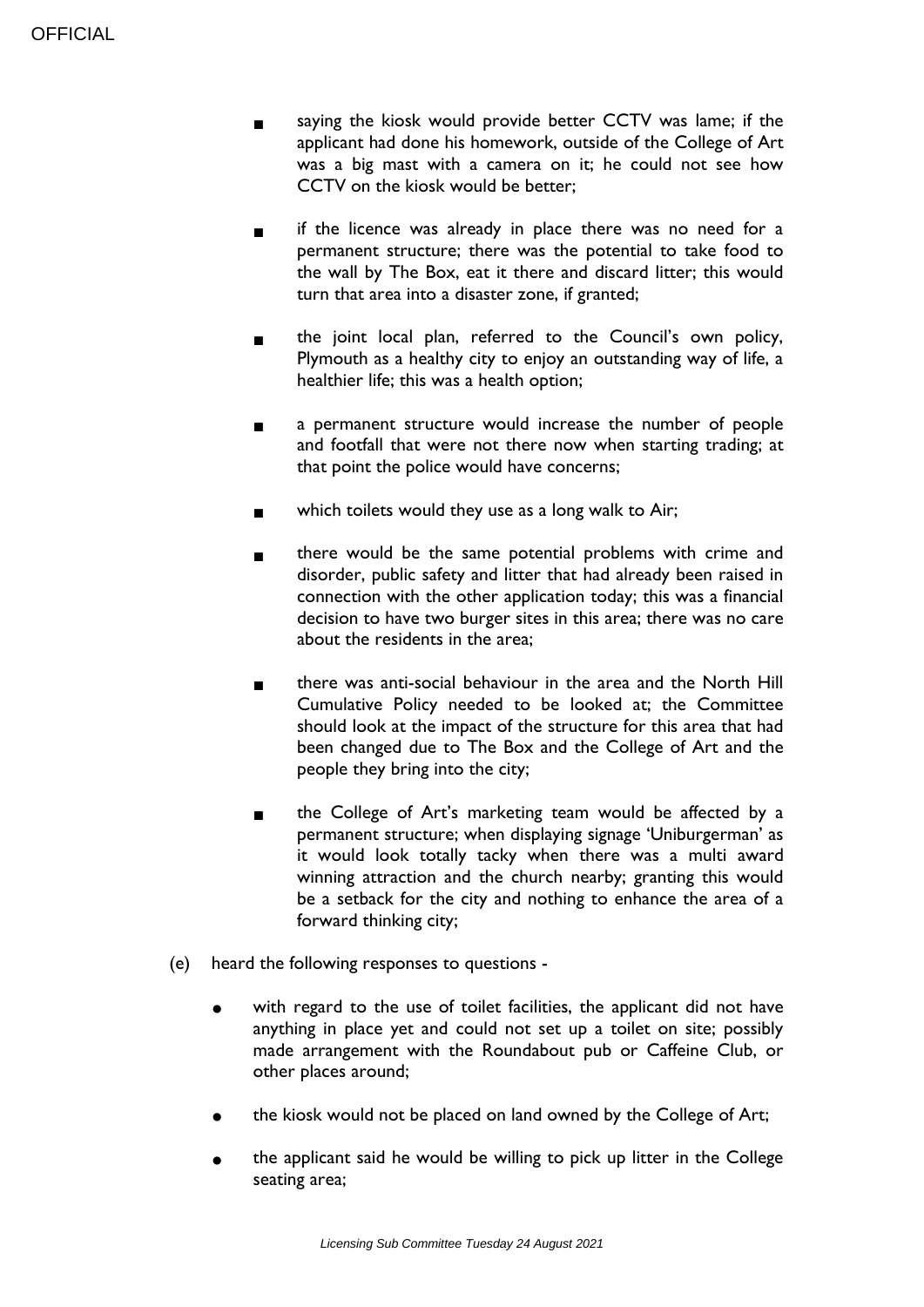- the siting of the permanent structure and whether it prevented access to the College would be a planning matter and not one in connection with the licensing objectives;
- the licence being applied for only related to the hours of 11pm and 5am and the operation of the unit during the day was not a legal issue for the licensing objectives;
- the point made that granting the licence sets a precedent was not a licensing issue but a planning and amenity issue;
- the applicant would be willing to meet with the College of Art to look at how impact could be minimised.

The Committee had taken into account all the relevant representations concerning the four licensing objectives, its policy and statutory guidance.

The Committee disregarded representations regarding the siting of the unit, as this was a planning matter. It had also disregarded the representations about the effects the premises would have on the amenity of the area of the church and The Box and representations about the precedent being set for more such applications at other such attractions throughout Plymouth as these all related to amenity which were planning issues rather than to the licensing objectives.

The Committee had noted that the police did not make representations regarding crime and disorder statistics and heard no other direct evidence on this point; it noted that the conditions agreed by the police were stronger than those on the present licence.

The Committee noted that the Environmental Health officers did not present any evidence of noise nuisance which could be attributed to this application and that they also agreed conditions with the applicant that were stronger than those on the present licence.

The Committee had noted the concerns raised by the College of Art representative about the current extent of litter from discarded food and cartons but understood that these could not be attributable to this applicant, as at the present time, he was not trading in this area. Likewise, the representation regarding anti-social behaviour in the area could not be directly attributed to this application.

The Committee noted the applicant's offer to extend his litter picking activities to the seating area in the College grounds to help alleviate their problems with this in the future, whilst the Committee could not impose a condition relating to this, it would expect the applicant to honour this offer in the future.

The Committee had concerns about the lack of arrangements for toilet facilities for the applicant's staff when on duty but noted that the applicant would make arrangements for this when trading commenced.

In taking all of the above into consideration, the Committee agreed to grant the licence subject to the conditions agreed with the police and Environmental Health Responsible Authorities and to also impose the following conditions –